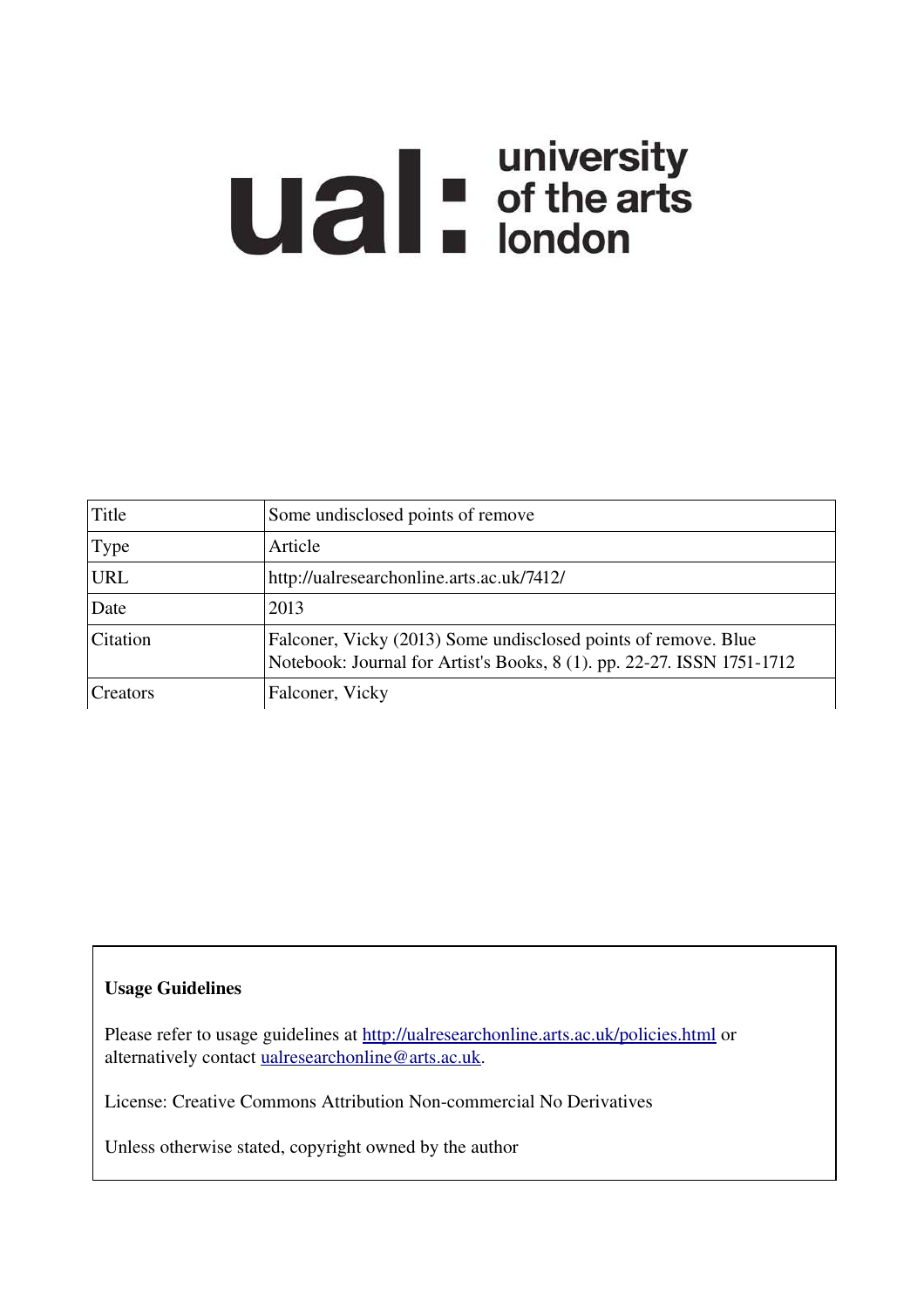| i<br>Heliotti<br>Viite |                                                   |  |  |  |
|------------------------|---------------------------------------------------|--|--|--|
|                        | MAYS LESSEN OFREAD RESSAULTS AND PATTEL           |  |  |  |
|                        | MARC LARANGEAL REALLY SILVEAR TEARERY             |  |  |  |
|                        |                                                   |  |  |  |
|                        | MARY HAWEN OVENOT RUSH OTS SITS TENDER VE         |  |  |  |
|                        | E MARS MARTER OF MARINE WARDEN AFFENTE VA         |  |  |  |
|                        |                                                   |  |  |  |
|                        | KE MIND HINDAY AND ROOM ON THE TEXTAL TEXTAL TIME |  |  |  |
|                        |                                                   |  |  |  |
|                        |                                                   |  |  |  |
|                        |                                                   |  |  |  |
|                        | AD MAAV HAJMANE DAWAR DAGAAI A SAITAEV TUEWEAD WE |  |  |  |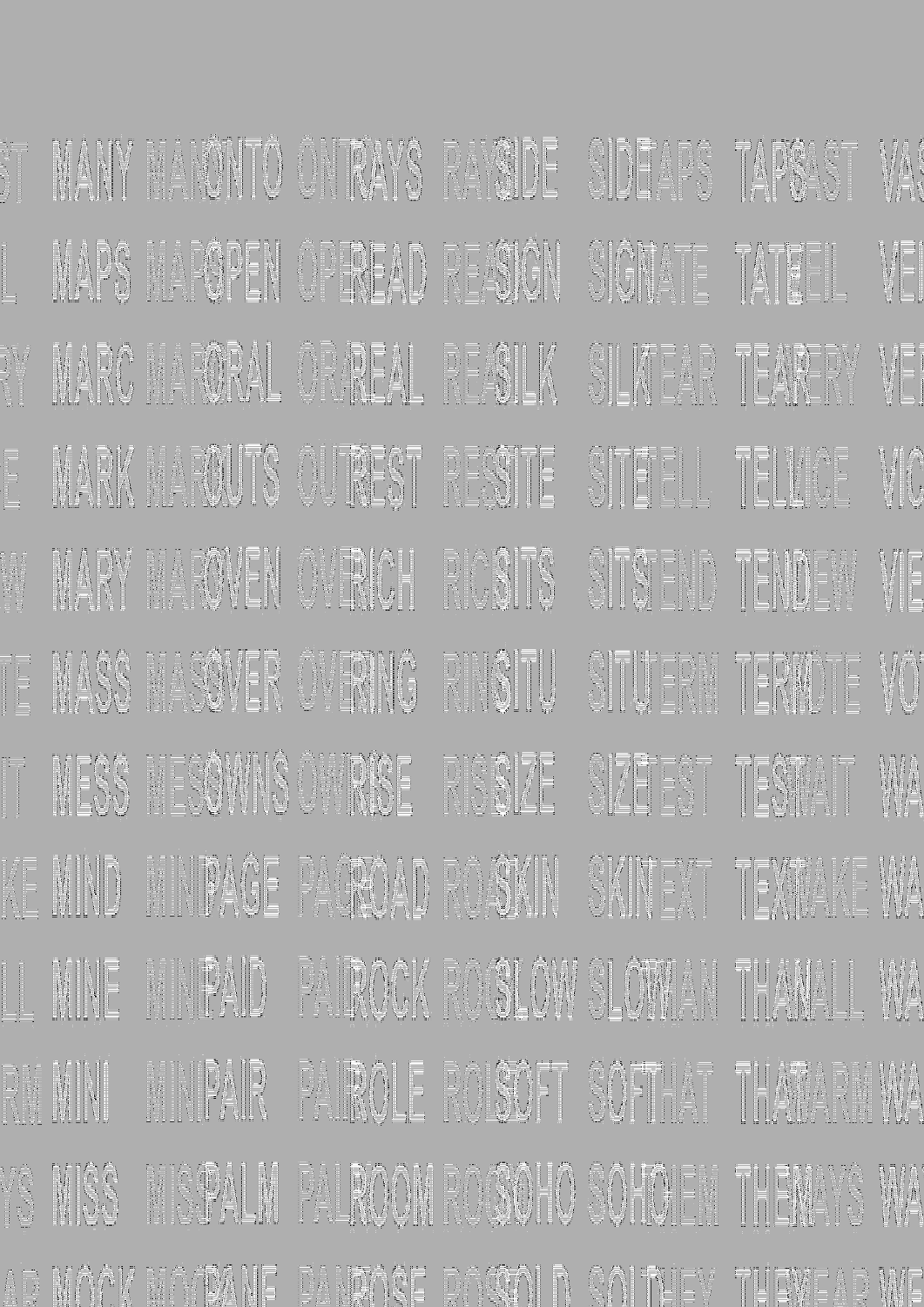**he Blue Notebook Volume 8 No.1 October 2013**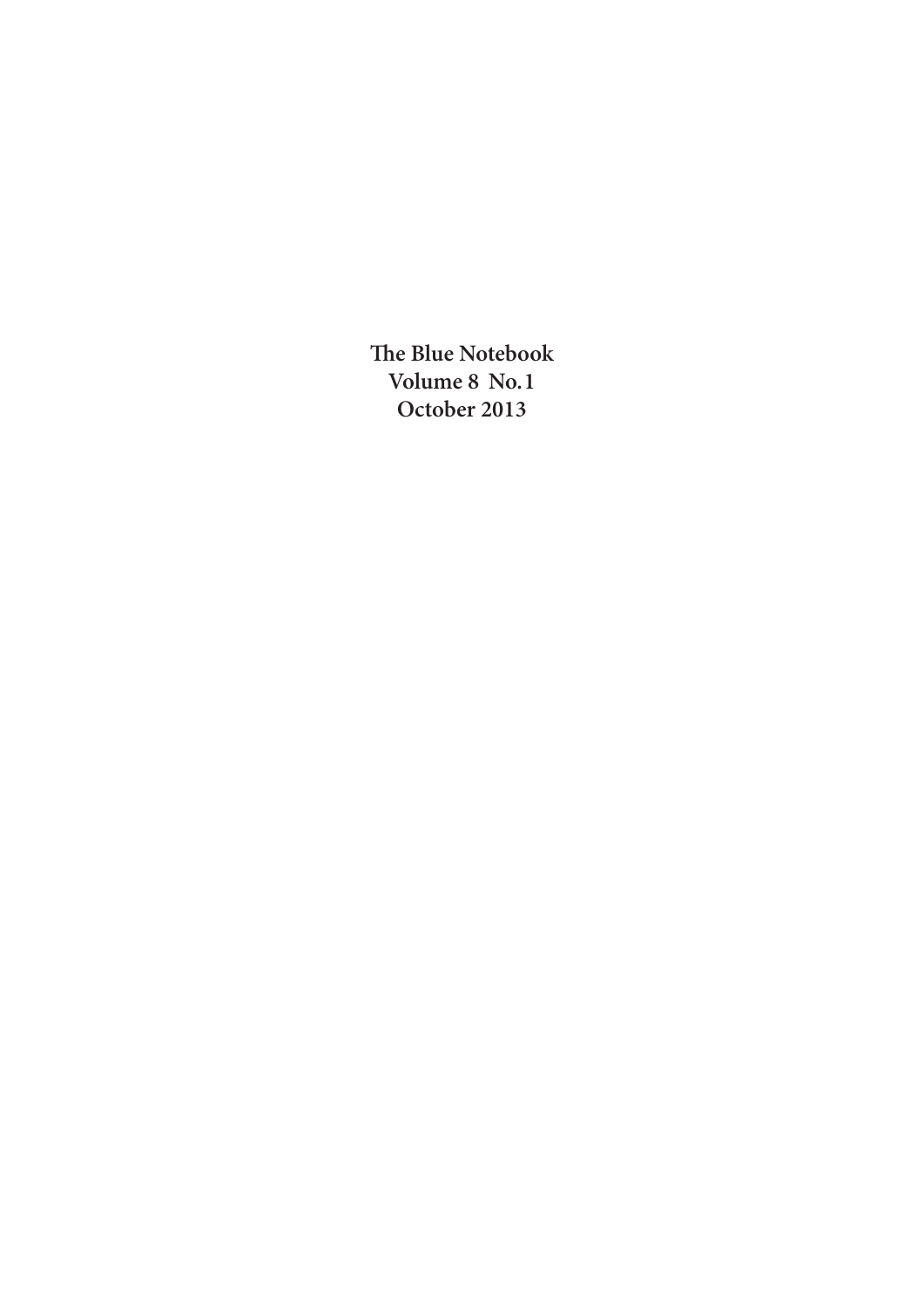The Blue Notebook is published in two formats: an online colour version, and a paper, black and white version. An annual subscription covers both formats for two issues, UK or international. For subscriptions, please visit: www.bookarts.uwe.ac.uk/bnotebk.htm

We welcome submissions of writing on contemporary artists' books and related issues for The Blue Notebook. Please email Sarah.Bodman@uwe.ac.uk for guidelines or see: www.bookarts.uwe.ac.uk/bnotebk.htm

Artists' contributions are by invitation from the Art Editor, Tom Sowden.

The Blue Notebook journal for artists' books is published by Wild Conversations Press, Bristol www.wildconversations.isophia.co.uk

Editor: Sarah Bodman Art Editor: Tom Sowden Cover, badge & sticker design: Guy Bigland

Editorial address: Impact Press at the Centre for Fine Print Research UWE Bristol, Kennel Lodge Road, Bristol, BS3 2JT, UK Tel: +44 (0)117 328 4915

Sarah.Bodman@uwe.ac.uk Tom.Sowden@uwe.ac.uk www.bookarts.uwe.ac.uk



The Blue Notebook Vol.8 No.1 October 2013 ISSN 1751-1712 (print) ISSN 1751-1720 (online)

© 2013 publication, Impact Press © 2013 texts, individual authors © 2013 images, individual artists

Permission to photocopy texts for personal use, one-off educational use in study packs, or for individual academic study is granted. For any other use, please contact the editor and the individual author or artist for their authorisation.

The views expressed within The Blue Notebook are not necessarily those of the editors or publisher.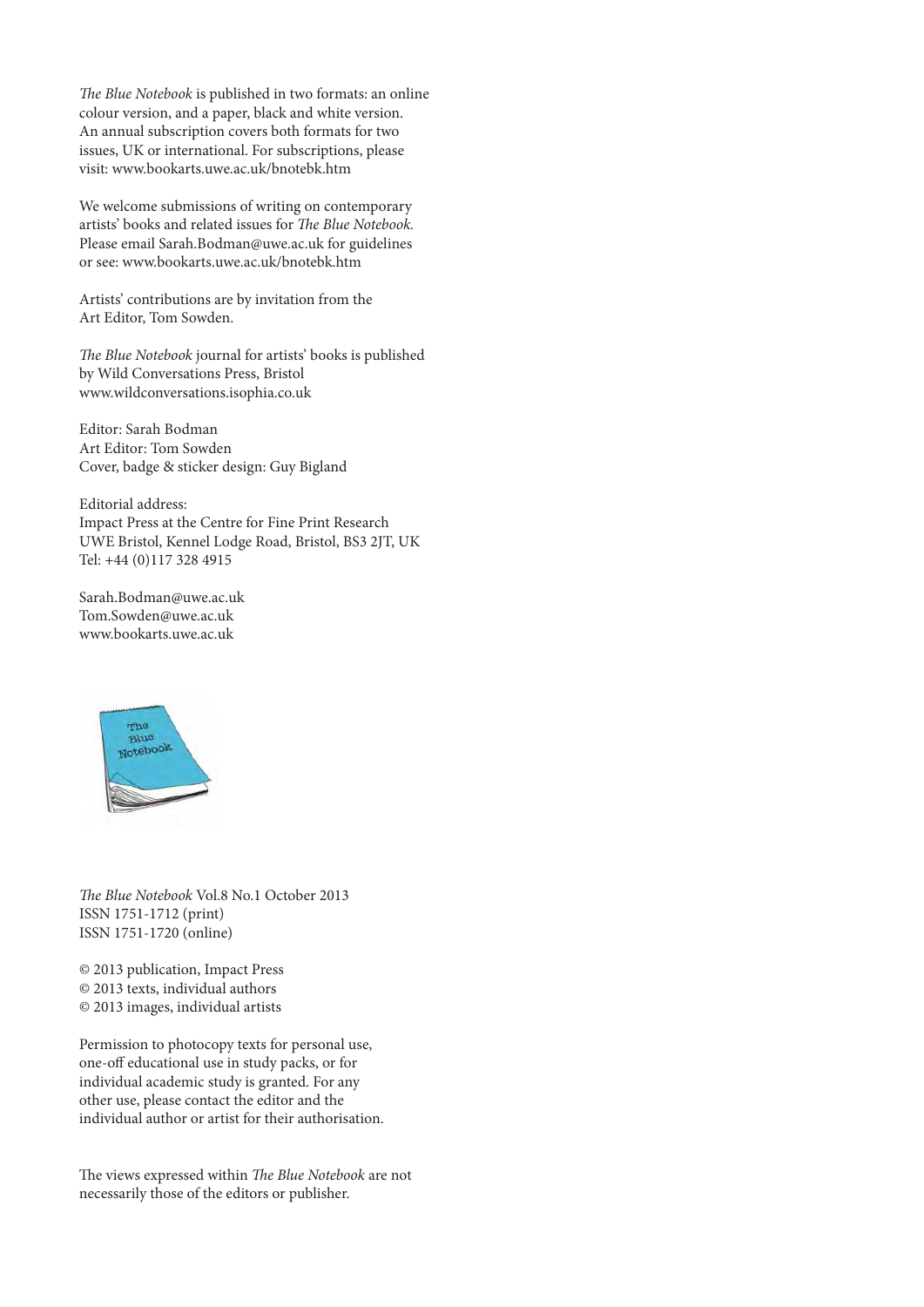Contents

| Artist's page - Rodrigo Arteaga                                                      | 4  |
|--------------------------------------------------------------------------------------|----|
| Introduction Sarah Bodman                                                            | 5  |
| One Hundred Years and On:<br>100% Books by Canberra Artists<br>Caren Florance        | 7  |
| Artist's page - Sophie Artemis Pitt                                                  | 15 |
| Letterpress on the Underground<br>Danny Flynn                                        | 17 |
| Artist's page - Helena de la Guardia                                                 | 21 |
| some undisclosed points of remove<br>Vicky Falconer                                  | 23 |
| S.M.S. Shit Must Stop<br>James A. Holliday                                           | 29 |
| <b>MY LIFE UNFOLDS</b><br>A unique, monoprinted accordion book<br>Natalie d'Arbeloff | 43 |
| <b>Artwork Contributors</b>                                                          | 46 |
| Artist's page / intervention - Claudia de la Torre                                   | 47 |
| I Appropriate, Therefore I Am<br>Dr Nola Farman                                      | 51 |
| Referees' Biographies                                                                | 55 |
| Artist's page - Laura Russell                                                        | 56 |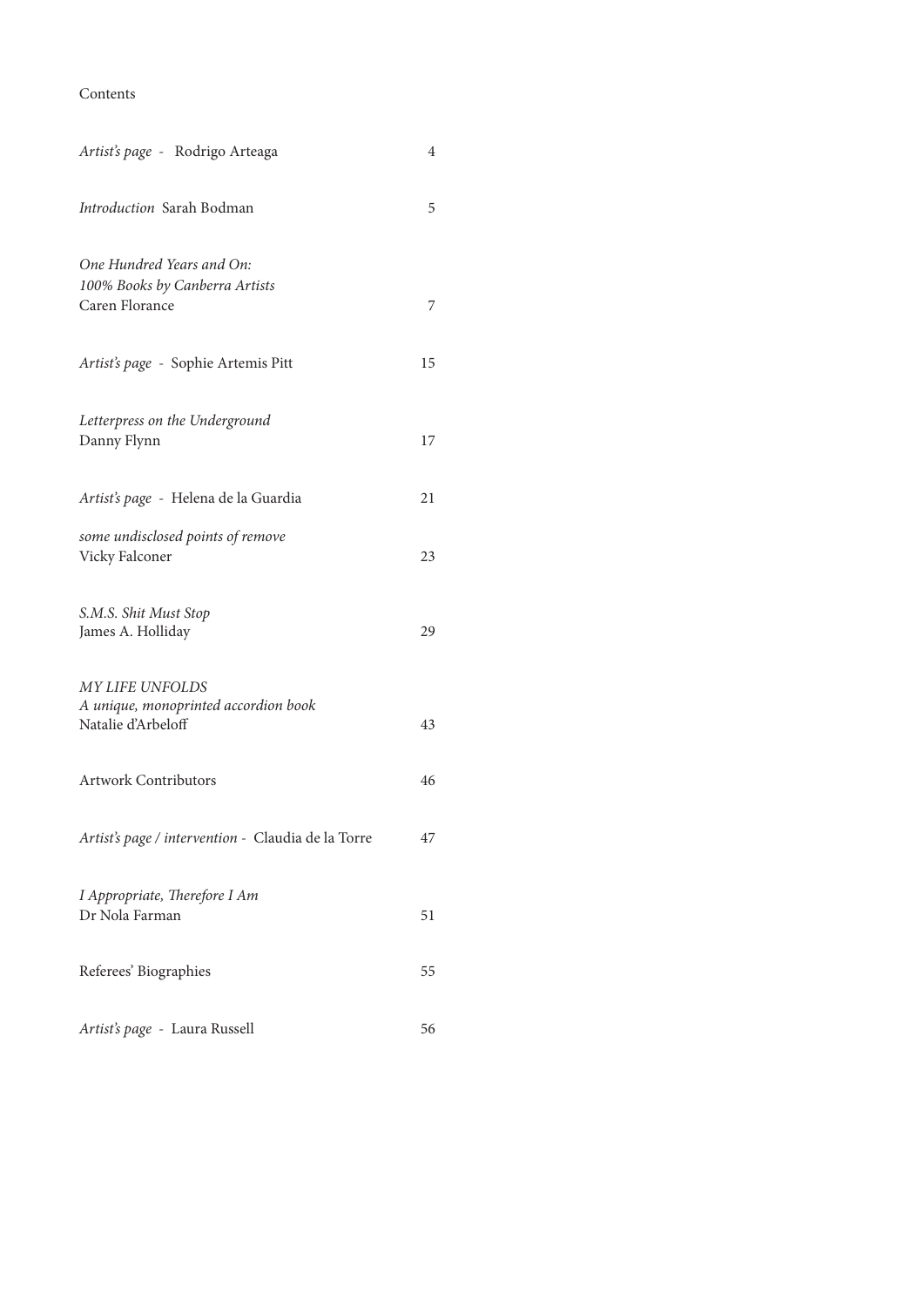

Melanie Counsell, recto/verso, 2013



Joëlle Tuerlinckx, still from LECTURE on Work, Word, World, Progress? 1032 pictures, 2012



Joëlle Tuerlinckx, LECTURE on Work, Word, World, Progress? 1032 pictures, 2012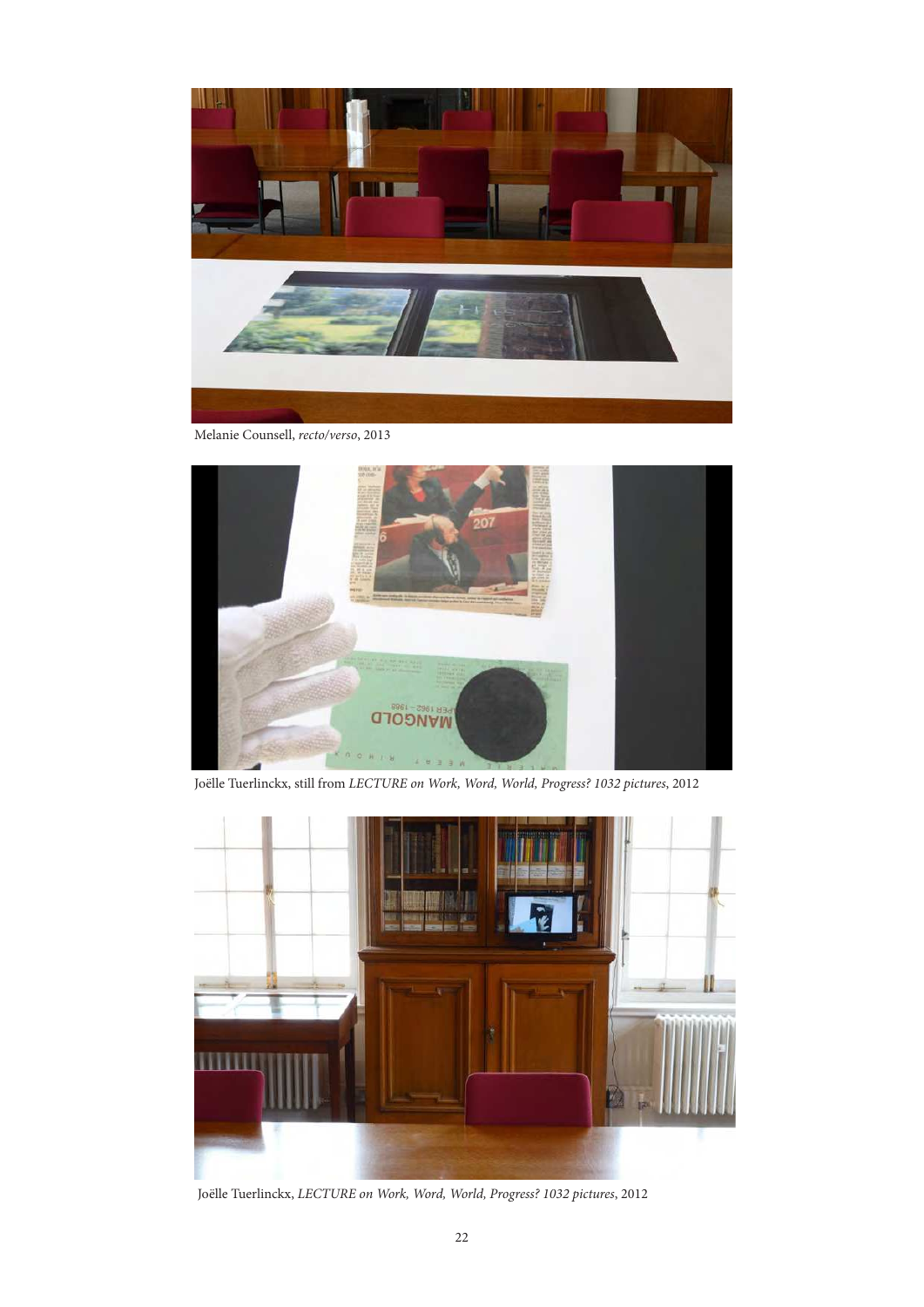## **'some undisclosed points of remove' Relections on a library exhibition**

## **Vicky Falconer**

he resurgence of interest in artists' publications over the last few years is now widely documented. One sign of this phenomenon is the increase in the number of exhibitions devoted to, or featuring, books by artists. The proliferation of such outcomes, not including the many book fairs that take place each year, extends not only to libraries or museums, as it might have done previously, but also to galleries and all manner of other art spaces. his article relects on my own recent experience of putting on just one project within this growing and increasingly diverse field: some undisclosed points of remove, a site-responsive project at Chelsea College of Art & Design Library, showing publications as well as mixed-media artworks by Melanie Counsell, Sara MacKillop, Anne Tallentire, Sabine Tholen and Joëlle Tuerlinckx.**<sup>1</sup>**

he project took place in the Old College Library, a traditional wood-panelled, balconied room that adjoins the College's main 'new' library, and was originally the library of the Royal Army Medical College whose extended buildings Chelsea inhabits today.**<sup>2</sup>** Functioning primarily as a silent study space, with closed access storage on the upper level for collection items including rare books and the college archives, it is a large and atmospheric room with great potential for intervention. he library oversees a programme of exhibitions – showing everything from books and zines to sculpture and performance – and over the years there have been some extremely imaginative and exciting responses to the not insigniicant challenges of the space.**<sup>3</sup>**Not designed for exhibitions (although adapted to include for instance vitrines and spotlights), the Old College Library has several practical limitations: lack of wall space is one, as well as the need for projects not to interfere with the dayto-day functioning of the space. But all of this just makes it more interesting to work with.

As a member of the Library's staff and a practicing artist, my original intention for the project was to bring together from the collections a selection of artists' books by five established artists whose work I admired. In doing so I hoped to introduce students, staff and other library users to artists whose practices they weren't previously aware of. The subsequent invitation to the artists to contribute an additional artwork was an opportunity to significantly extend the scope of the project, especially in regard to the potential for engagement with the context (physical, historical or other) of the Old College Library. The five artists share not only a certain sensibility in their individual approaches, marked by formal

precision and an economy of means, but an interest in the temporal dimensions, languages and politics of space, and the conditions and modes of viewing, display and dissemination. Very excitingly, three of the artists decided to make entirely new works for the show.

Readers: Chelsea library 40413, by Anne Tallentire, was, as the title suggests, specific not only to Chelsea but to the workings of the Library on a specific date. Tallentire collected titles and single-line page extracts from each of some sixty items on a reshelving trolley – where books already consulted were waiting to be returned to the shelves. The compiled sets of texts were printed and gluebound in two A3 piles, both placed inside one of the wooden display vitrines situated in the Old College Library. Each day, a member of staff opened the vitrine and removed two sheets, one from each pile – adding them, rolled up, to an open box from which visitors were invited to take them away.**<sup>4</sup>** Embodying the suggestive potential of words untethered from their original context, each text also served as an 'index': to an anonymous but significant activity of selections, predilections and rejections. A book picked up for a cursory glance, a title coveted and returned to again, or another just left behind from the day before.

Sara MacKillop's site-specific installation, like many of her previous projects, used the paraphernalia of the workplace (or library) as her material, in this case two rolls of coloured circular sticky labels. Orange labels, with the top end of the strip wrapped around a corner baluster, fell insouciantly to the loor where it ribboned back on itself, occasionally moving with the draught from the nearby window. Green labels, wound between the balcony's upper and lower balustrades, forming a vertical stroke in the space, took on something of a diferent character. Together the pieces responded to the structural and material detailing of the space, making it more visible. Their slight but attuned presence in a room of substantial, polished wood surfaces drew attention to the lighter cast-iron forms of the balcony. The small dots of vivid orange and green brought out the colouring right around the space: edges of boxes and spines of books, whose own juxtapositions, in turn, mark, codify and enliven the space.

Melanie Counsell's recto/verso turned lens-based imagery into sculptural installation. At one end of a roll of white paper, running the length of one of three large study tables that intersect the space, a large-format colour print depicted an old school window with the words "This room is an" scrawled faintly onto the glass. Counsell was struck by the idea that a piece of graffiti could be directed at a space, intrigued by what that 'an' might have been. Situated within a library within an educational institution, the work highlights the role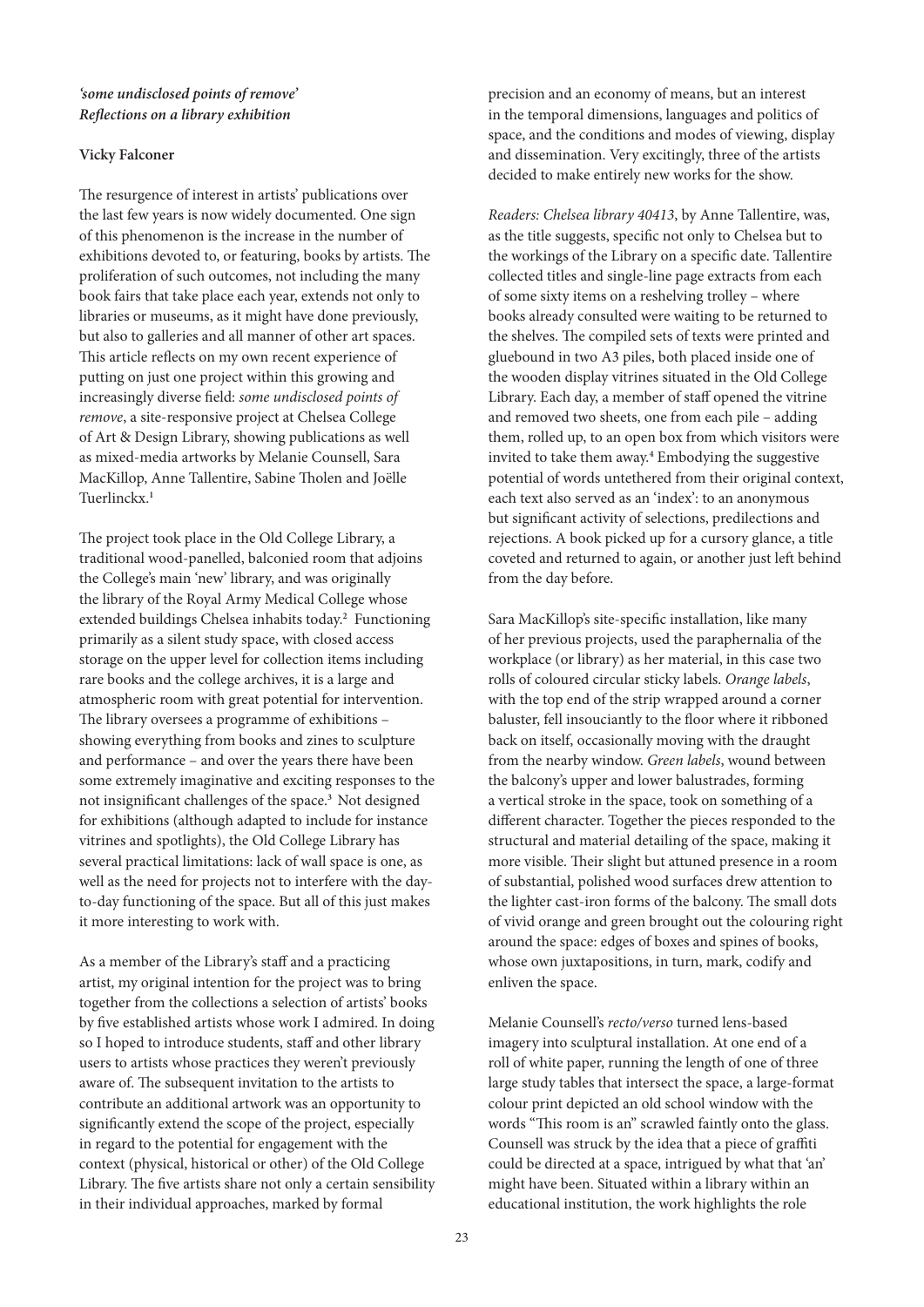

Joëlle Tuerlinckx, Lexicon: a compendium of terms for exhibition matters/materials, 2012; Sara MacKillop, Envelopes: midwinter 2010/11, 2011; Melanie Counsell, Annette, 1998



Anne Tallentire, Readers: Chelsea Library 040413, 2013; Sara MacKillop, Orange Labels, 2013



Anne Tallentire, Readers: Chelsea Library 040413, 2013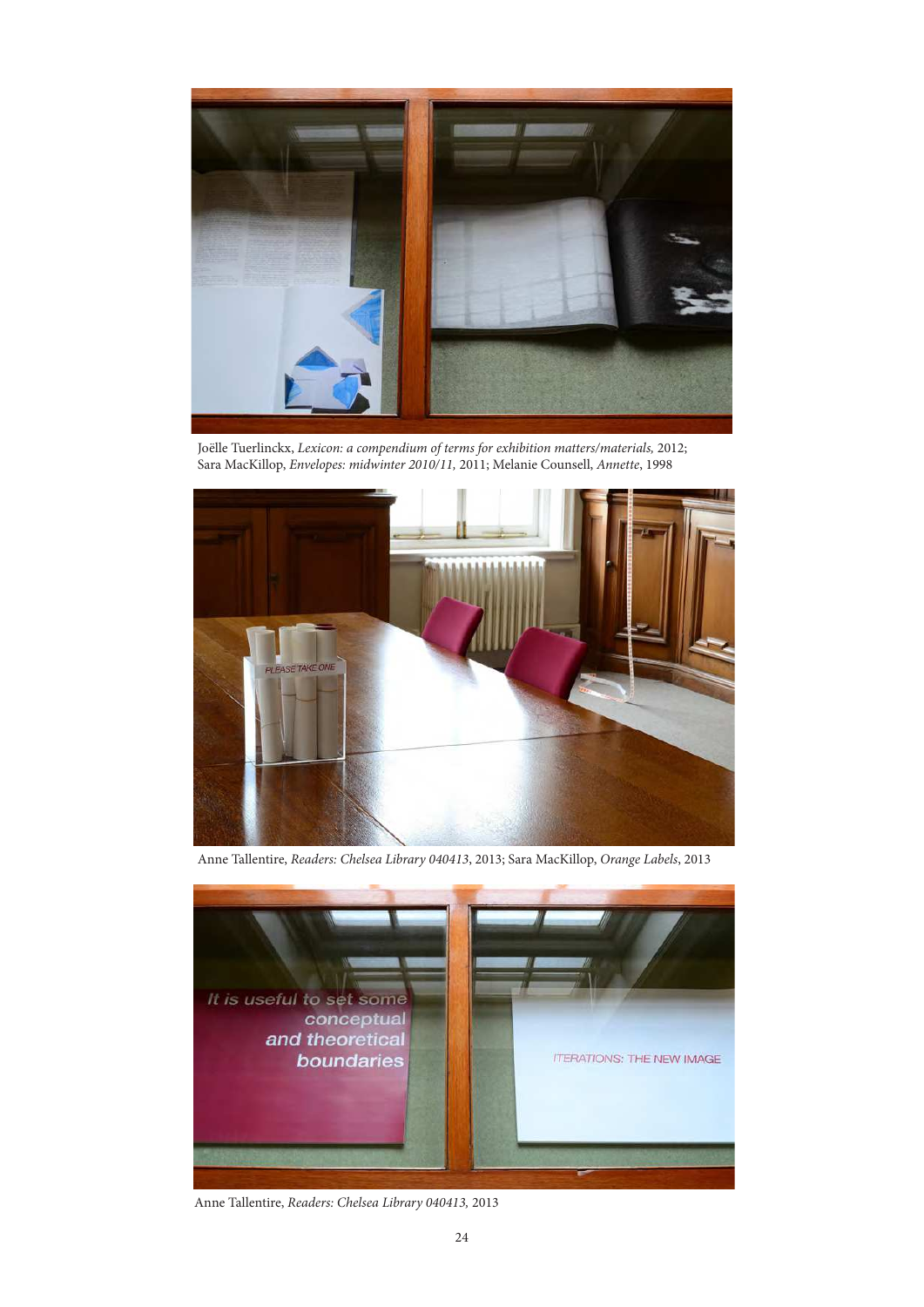of space as both subject and container – of structures, systems and rules (written and unwritten), and likewise of possibilities, exemptions and subversions. The view from the window, out of focus but delineating the saturated green of a lawn and the blue rectangles of painted balconies beyond, suggests a space that is open but bounded, in this sense not unlike the quadrangular parade ground which the windows of the Old College Library overlook. It is interesting to relate this work to Counsell's book, Annette, produced some years ago but engaged with many of the same concerns.**<sup>5</sup>** In nearly three hundred semi-transparent pages of inky black and white, it interweaves stills and documentation from film works and site-specific interventions made over a seven-year period. It is an extensive meditation on temporality and its resonances and the interrelation of image, material and space.



Sabine Tholen, Ausserbinn, 2011

Works by Joëlle Tuerlinckx and Sabine Tholen, whilst not produced specifically for the show, were selected so as to extend the site-responsive aspect of the project. Resonating with Chelsea's connection to military history, Sabine Tholen's book, Toblerones, documents a frontier of concrete World War II anti-tank defence structures in Switzerland.**<sup>6</sup>** So-called because of their triangular shape, these strange edifices appear on one page taken over by weeds, and on another with the walls of a house in perspectival range just behind. Such motifs and reference points, taken from the landscape, are central to Tholen's practice – addressing sculptural concerns around space and territory, and the dialectic between resistance and permeability. Ausserbinn, a photograph of a rock stabilising wall, also in Tholen's native Switzerland, is a further exploration of site as material strata. Backed up against a natural rock face are three abutting facades of white, sprayed concrete; in front is a diferentiated ground surface of what appears to be worn artificial grass and grey asphalt.

In Joëlle Tuerlinckx's digital slideshow, LECTURE on Work, Word, World, Progress? 1032 pictures, an expansive notion of institution and archive is enacted. Part of

Tuerlinckx's recent and first large-scale retrospective, the work was produced in parallel with a series of drawings.**<sup>7</sup>** Newspaper cuttings appear on diferent backgrounds, sometimes in tandem with other collage elements, and, in a humorous parody of a lecture, details in each image are pointed to – with a painty stick, a rubber-gloved finger, or a numbered wooden rod. Panning in and out, repeating and serialising in a mock gesture towards all-encompassing coverage, the work talks volubly about display and the conveyance and containment of information. The library or archive is invoked at both micro and macro scale, from the individual institution to linked up global systems of inance and news. On the other hand, Tuerlinckx's book, Lexicon: a compendium of terms for exhibition matters/materials, is a glossary whose terms are defined purely for the purposes of referring to and categorising the artist's own work. Not without a touch of wry humour Tuerlinckx points back to her own archive, its workings and its idiosyncrasies.

Like the other book works in the show, *Lexicon* [...] was shown inside one of the vitrines housed in the space. Items in the artists' books collection at Chelsea, as in many libraries with similar holdings, are subject to strict preservation procedures for handling and display. At the same time, of course, it is generally agreed that vitrines are not the most conducive way for viewers to encounter books in exhibitions.**<sup>8</sup>** Furthermore, in a project also including other artworks, an uncomfortable hierarchy might be set up between book and 'work' – the former relegated to a closed container and the latter open to detailed interaction from any number of viewing points. However, perhaps these issues are particularly applicable in gallery contexts, and mitigated somewhat within the context of a library space. Provided that the library has efective methods in place to make users aware that they can access special collections material, and how to do it, then the library itself provides the tried and tested structure for engagement and interaction (post event).**<sup>9</sup>** The exhibition provides a snapshot view of the published work, and the practice of the artist who produced it – thereby providing new points of access into the collection.**<sup>10</sup>**

The vitrines also played a role within the site-responsive focus of the project. Made specifically for the space, and having displayed college items for years, the marks and imperfections of this time are visible on the glass. In a sense this is a highly appropriate location for Sara MacKillop's book, Faded Paper, which reproduces sugar paper backing sheets taken from institutional noticeboards. Where things had been pinned up on the boards, sunlight had faded the uncovered areas – the let-behind, overlaid shapes appearing not unlike abstract colour-field paintings.<sup>11</sup> The final publication in the exhibition, the catalogue to Tallentire's This, and other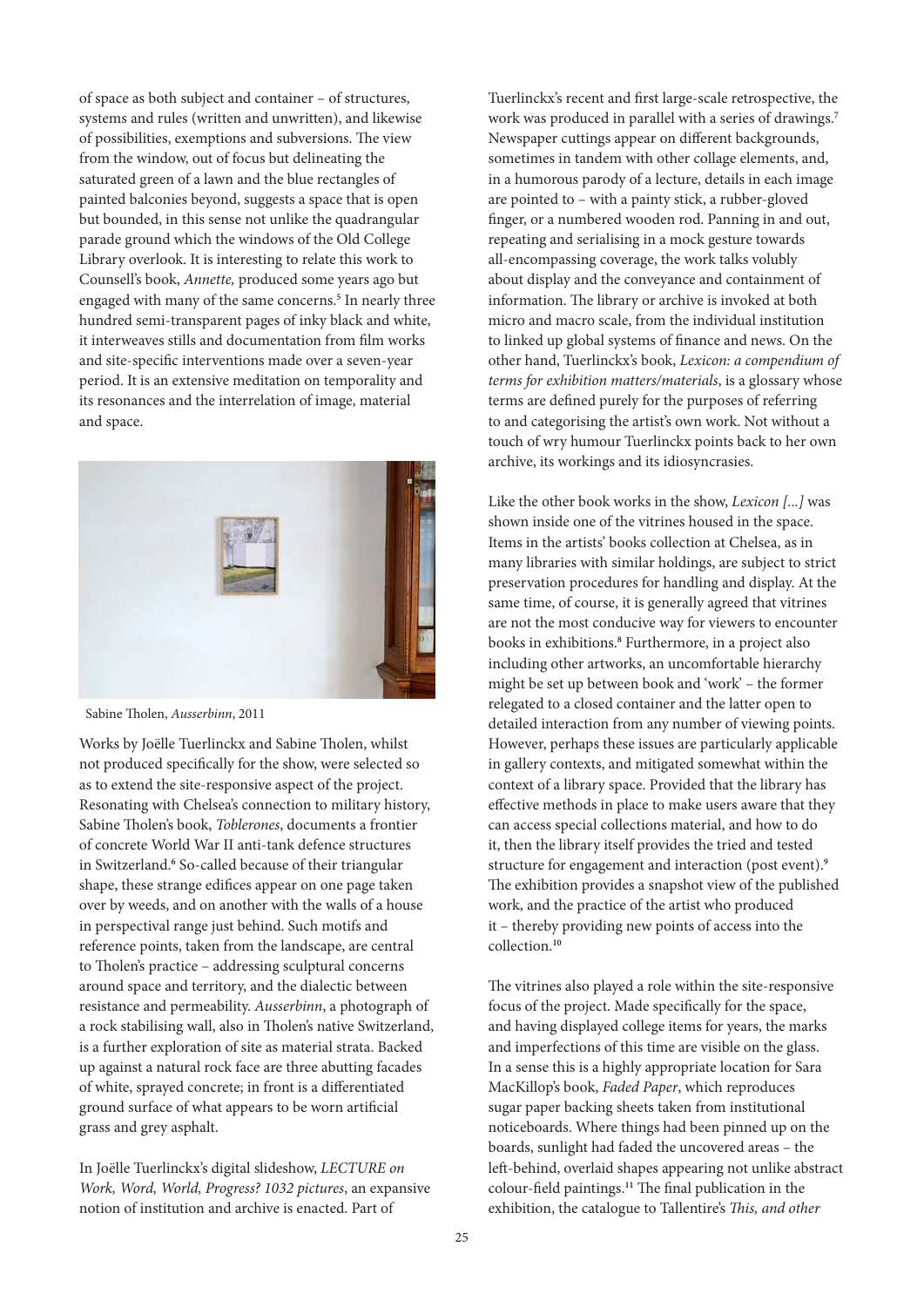things, 1999-2010, was displayed with its covers shut an inaccessible container within a container and a stark contrast to Readers: Chelsea library 040413 which was freely available. Visitors disseminated the work, taking pieces of it away to do what they liked with and to signify whatever they wanted. Perhaps this articulates something of the inherent paradox of 'the library': circumscription and enclosure concurrent with openness; order alongside chance; completeness at the same time as omission and exclusion.**<sup>12</sup>**

his recent project at Chelsea College of Art & Design – inhabiting an intermediary space between traditional library display and a more experimental and very much site-responsive initiative – is just one example of the ways in which artists and libraries can work together on creative projects. It is certainly an area of bilateral professional activity that has been expanding for some years, with many institutions having undertaken exemplary initiatives, leading the way for others.**<sup>13</sup>** But it seems that there is much more to harness from mutually productive collaborations. Artists oten talk very positively about their relationship with libraries;**<sup>14</sup>** the scope of the fantastic and diverse library holdings across the country is enormous; and, with rising expectations of service provision and value for money in a pressurised environment, libraries increasingly need to promote their collections. Resources of course are extremely tight, but this is not an insurmountable barrier. houghtful and experimental projects can be achieved within all sorts of scales and parameters, can interact with the library and its collections from all manner of perspectives, and can take shape in any number of diferent forms and media. I found the curatorial and planning process to be challenging but extremely rewarding and would definitely encourage interested library staf, creative practitioners and curators to initiate similar projects. I was truly inspired by, and most grateful for, the enthusiasm and generosity of the artists, and their willingness to negotiate constraints to contribute intelligent, sensitive and highly engaging works. I hope that the project was well received, and of interest to students and other users of Chelsea College of Art & Design Library; how to measure the success of such ventures, however, is perhaps a subject for another essay.

Vicky Falconer is a Library Assistant at Chelsea College of Art & Design Library, and a practicing visual artist. She is currently undertaking a part time MA in Library and Information Studies at University College London.

She has exhibited her work nationally and internationally over the last several years, including recent projects at Parallel, Oaxaca, Mexico (July - August 2013); Platform

Gallery, Kingston University, London (September - October 2012); and Concrete, Hayward Gallery, London (January - February 2012). More images of some undisclosed points of remove can be seen on the artist's website at: www.vickyfalconer.co.uk

### Notes

1. some undisclosed points of remove, 19 April – 15 May 2013.

2. Royal Army Medical College and Regimental Mess. Construction began in 1904, with the building opened in 1907. The site was occupied by the armed forces until 1999.

3. Chelsea College of Art & Design Library operates an open exhibition proposal system, to which students and staff are able to apply at any time of year. For further details on some of the projects that have taken place (also in the libraries of Camberwell College of Art and Wimbledon College of Art) see The show must go on, exhibitions in Chelsea Camberwell and Wimbledon Libraries. (Chelsea, Camberwell and Wimbledon Libraries, 2010).

4. The project was a variation on Tallentire's Readers, made for her solo exhibition This, and other things, 1999-2010, at the Irish Museum of Modern Art, 17 February – 3 May, 2010. Texts were taken from books that gallery invigilators were reading; ten compiled and bound text piles were displayed on a table from which visitors could choose the texts they wanted to take.

5. Annette (Matt's Gallery, 1998)

6. Toblerones (Sabine Tholen, 2008)

7. he retrospective exhibition is in three parts, presented in diferent forms at three international institutions. It was shown at WIELS, Brussels, 22 September 2012 – 6 January 2013, and Haus der Kunst, Munich, 9 June 2013 – 29 September 2013. It will be shown at the Arnolini, Bristol, 7 December 2013 – 9 February 2014.

8. Janet Zweig, a book artist and writer in the US, has argued persuasively and amusingly against the still pervading practice of exhibiting books in vitrines: "It's certainly time to rethink the contemporary book exhibition; one good rule of thumb is if it's in a vitrine and you can't read it, it's dead. The only thing that keeps me from being frustrated when I look at an overproduced